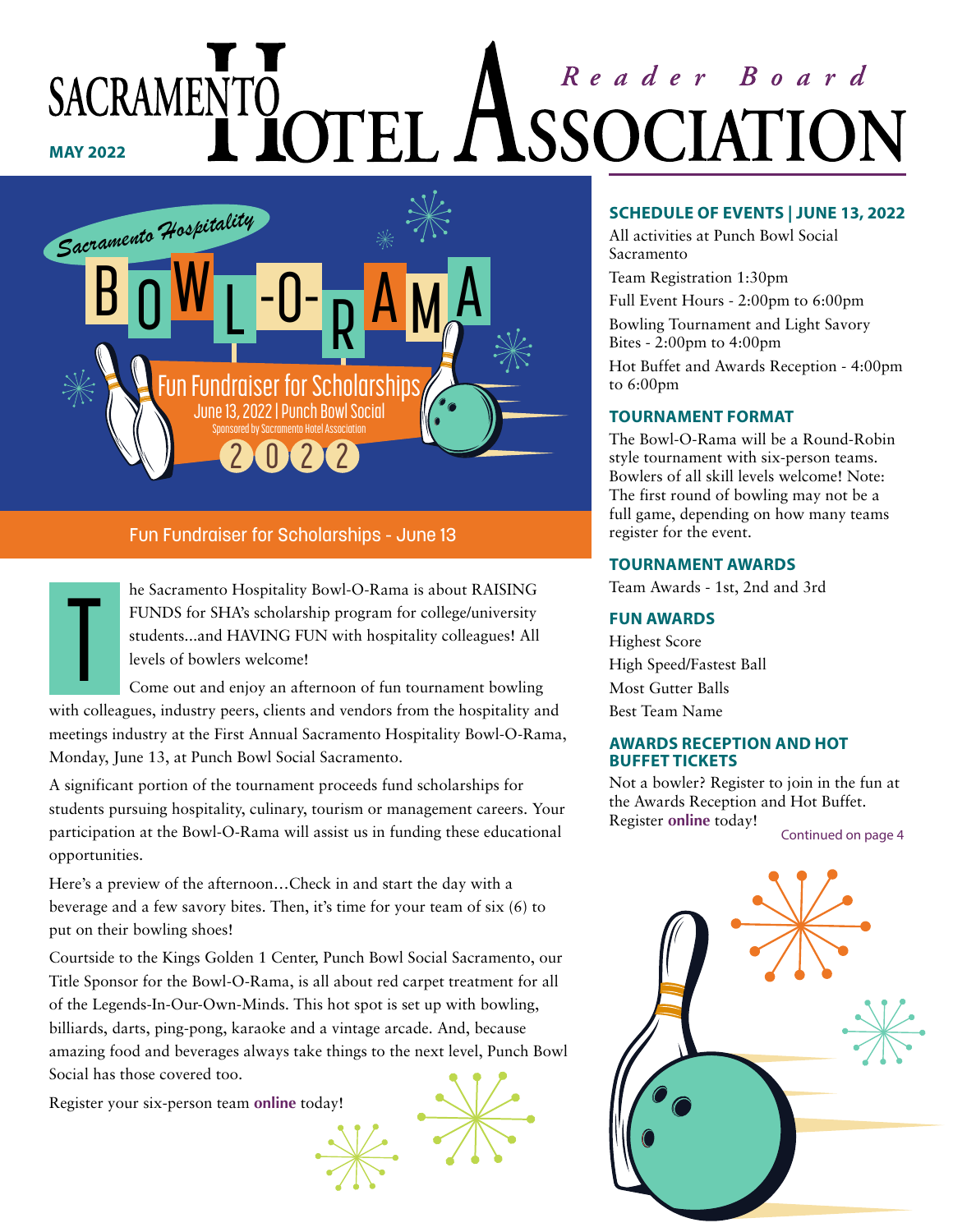### **Sacramento Hotel Association**

#### **2022 BOARD OF DIRECTORS**

#### **PRESIDENT**

**ROYCE POLLARD ...............................(916) 929-8855**  General Manager DoubleTree by Hilton Sacramento

#### **VICE PRESIDENT**

**BARRY MILLER..................................(916) 446-0100** General Manager Holiday Inn Sacramento Downtown-Arena

#### **SECRETARY**

**NIKKI CARLSON ................................(916) 545-7100** General Manager Kimpton Sawyer Hotel

**TREASURER DAVID HUBER, CHA ...........................(916) 338-5800** 

General Manager Wyndham Sacramento

#### **PAST PRESIDENT**

**DOUG WARREN .................................(916) 929-7900**  Regional Director of Operations Courtyard Marriott and Fairfield Inn Cal Expo Hotels

#### **PROFESSIONAL MEMBER DIRECTORS**

**PATRICK MILLER ...............................(916) 443-1234**  General Manager Hyatt Regency Sacramento **DENIA PHILLIPS................................(916) 649-1300**  General Manager Residence Inn Sacramento Airport Natomas **SAMI QURESHI, CHA..........................(916) 922-4700**  General Manager Hilton Sacramento Arden West **BRENDA SMITH.................................(916) 931-3300**  General Manager The Exchange Hotel Sacramento **MATTHEW TEYLER ............................(916) 371-7000**  General Manager Hyatt Centric Downtown Sacramento

#### **ASSOCIATE MEMBER DIRECTORS**

**DR. JUNGYUN 'CHRISTINE' HUR .........(916) 278-5025** Assistant Professor Department of Recreation, Parks & Tourism Administration California State University, Sacramento **ISSA NDIAYE.....................................(916) 732-5712**  Strategic Account Advisor, Commercial Delivery SMUD

#### **STAFF**

#### **Executive Director**

**TERESA STEPHENSON ........................(916) 441-6110** Sacramento Hotel Association P.O. Box 276567 Sacramento, CA 95827-6567

(916) 441-6110 • (916) 932-2209 Fax [info@sacramentohotelassociation.com](http://www.sacramentohotelassociation.com) [www.sacramentohotelassociation.com](http://www.sacramentohotelassociation.com) teresa@sacramentohotelassociation.com

# **WYNDHAM**

### **HOTELS & RESORTS**

### **Former Crowne Plaza Sacramento Northeast Now Wyndham Sacramento Hotel**

In late December, Khanna Enterprises, a California-based hospitality ownership/ management company, announced that the former Crowne Plaza Sacramento Northeast at 5321 Date Avenue, Sacramento, is now the newest member of the Wyndham Hotels & Resorts hotel chain. With the conversion, the six-story, 230-room hotel with 14,000+ square feet of flexible meeting space, will feature a number of notable upgrades. "We're excited to be joining the Wyndham Hotels & Resorts family and are looking forward to providing our guests with the high-quality guest experience that the brand is known for," said David Huber, the hotel's general manager.

### **The Exchange Hotel Takes on Preventative Disinfection Measures**

#### **DOWNTOWN SACRAMENTO HOTEL IS THE FIRST HOTEL TO INSTALL UVGI TECHNOLOGY THROUGHOUT ENTIRE PROPERTY**

In early 2022, The Exchange Hotel Downtown Sacramento partnered with Kool Concepts US Inc. (KC), and American Hospitality Services Inc. (AHSI) to incorporate Ultraviolet Germicidal Irradiation (UVGi) Air Purifying Units in all public areas and guest rooms. This hotel is the first of its kind in the Sacramento region to have 100% UVGi air purification systems throughout the property.

Many clients have already benefited from working with



A Kool Concept Inc. Technician Installing their UVGi Air Purification System into the Central HVAC Units at The Exchange Hotel Downtown Sacramento.

AHSI and KC., such as Mr. Sunny Dale, hotel owner who recently committed to deploying the UVGi Air Systems into the hotel's common areas. "Our staff does an excellent job with cleaning, however, this UVGi disinfection system will ensure that no germs or pathogens enter any rooms or public spaces. We are definitely excited about this enhanced air purification technology adding an extra layer of protection to our property," said Brenda Smith, General Manager, The Exchange Sacramento.

These units provide an added layer of protection to both guests and staff alike. Studies have shown that Ultraviolet Germicidal Irradiation (UVGi) is an established means of disinfection, which has been utilized for years by hospitals and healthcare facilities to prevent the spread of certain infectious diseases.

By employing ultraviolet (UVGi) technology, the light can effectively kill or inactivate microbes by damaging their deoxyribonucleic acid (DNA) and preventing the spread of airborne bacteria & viruses.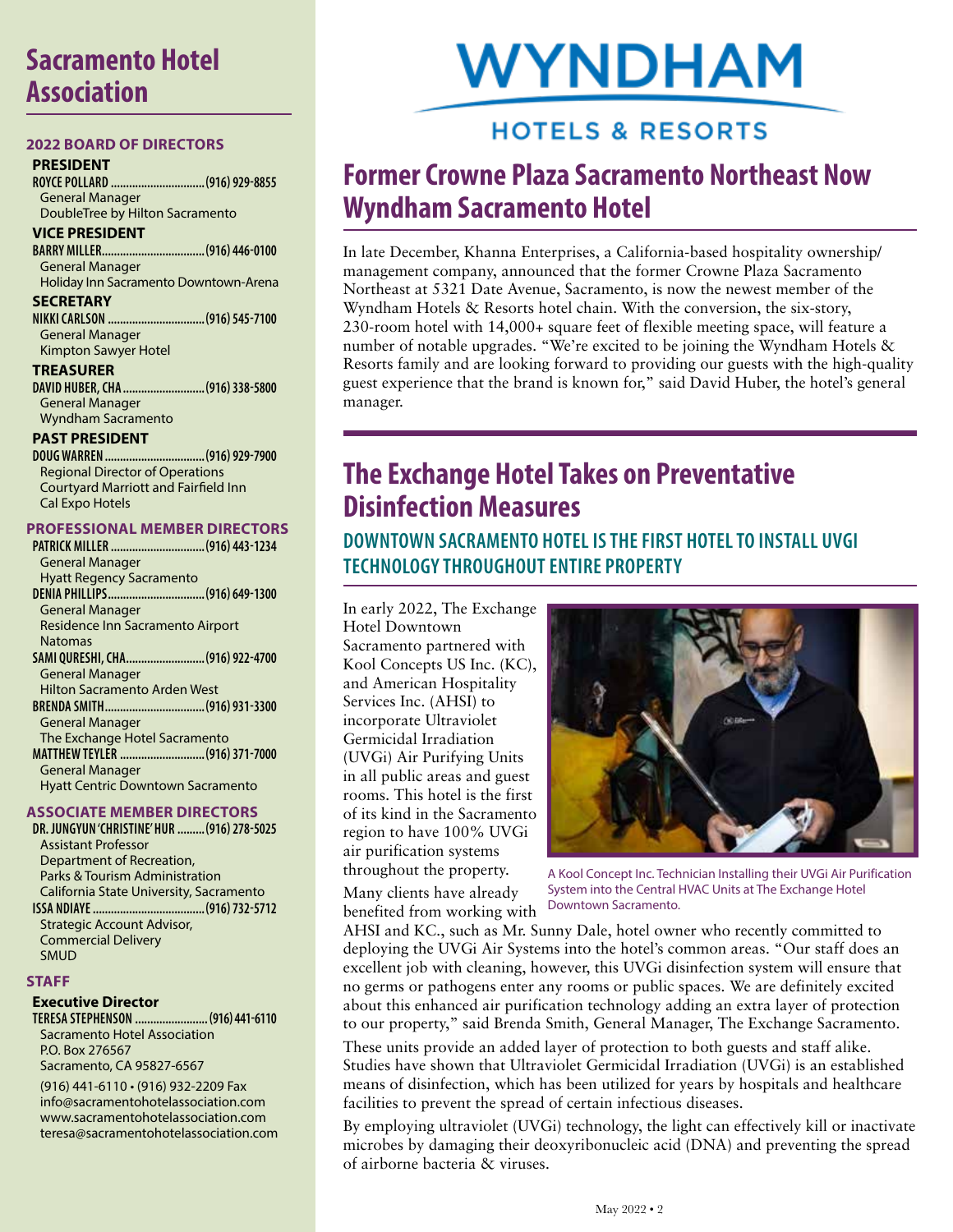### **Leading with Compassion: The Future of Hospitality Careers**

*By Danielle Susa, Project Associate, Valley Vision, and Renee John, Director of Workforce Development, Valley Vision*

On April 22, 2022, Valley Vision hosted a virtual regional advisory centered on the adaptations of the Hospitality, Culinary, and Tourism industry through the pandemic. While the sector continues to represent employment below pre-pandemic employment levels, the Greater Sacramento region has recovered 40% of jobs originally lost in this sector. Nationally, wages have increased by almost \$3.00 per hour to an average of \$19.68.

The event featured keynote speaker Marc Sapoznik, President & CEO of Rancho Cordova Travel & Tourism, labor market information from Aaron Wilcher, Research Director of the Center of Excellence, and an industry panel including:

- Shelly Moranville, General Manager, Residence Inn by Marriott Downtown Sacramento
- Jonathan Modrow, Owner, Bottle & Barlow
- Brittany Claypool, Brand Strategist, Oak Park Brewing
- Andrew Moret, Director of Culinary, Oakmont Management Group
- Marc Sapoznik, President & CEO, Rancho Cordova Travel & Tourism

During the event, panelists described changes and innovations within their companies including moving too fast-casual service with to-go options, producing canned beverages, advancing the adoption of technology, partnering to recruit for talent shortages, and turning a portion of their establishment into community rental space. As Shelly Moranville from Residence Inn by Marriott put it, "We've changed the way we do everything."

The labor market information presented highlighted a need to fill management positions including General and Operations Managers, Food Service Managers, Personal Service Managers, Entertainment and Recreation Managers, Chefs, and Head Cooks. These positions also offer the highest earnings potential within the industry. The panel agreed on the need for training for management positions highlighting the burnout of their leadership teams from the toll of the pandemic.

Several panelists acknowledged investing more in their current workforce than in the past, including establishing "paths to success" for entry-level employees to gain the skills and experience necessary to prepare them for higher roles. Andrew Moret of Oakmont Management Group discussed their Executive Chef Training Program in development as an example of this upward mobility framework.



#### **Community Inspired Solutions**

The panel agreed that learning the career goals of individual team members and helping them achieve them was a best practice. This was just one example of a change to a more employeecentered culture including increased flexibility and accommodation of individual employee needs and schedules. Employers reported altering the availability requirements for existing workers and incoming hires to improve employee retention. As Ms. Moranville stated, "[We] have to be much more flexible to the needs of the associates, and I don't think that's a bad thing. As employers, [the pandemic] has forced us to shift and be more understanding of what's going on in someone's life."

The panel agreed the need for high-quality soft skills or essential skills was desperately needed in employment candidates including communication, teamwork, leadership/initiative, cultural and selfawareness, and creativity/adaptability. Jonathan Modrow of Bottle & Barlow stressed the need for an "instinct for care and collaboration." Mr. Moret closed with critical words for today's culture stating the need to lead with "compassion for guests, each other, and yourself" is greatly needed in today's hospitality workforce.

Valley Vision's employer and industry advisories are funded by Los Rios Community College District with Strong Workforce Program funds. Additionally, the Capital Region's four workforce boards co-sponsor the advisories; SETA/ Sacramento Works, Golden Sierra JTA, YoloWorks, and North Central Counties Consortium.

To keep up with Valley Vision's work to advance a future-ready workforce in the Sacramento region, subscribe to **[Valley Vision's 21st Century](https://valleyvision.us16.list-manage.com/subscribe?u=1d8421bee454083d0270343ac&id=388e61bb65)  [Workforce email newsletter](https://valleyvision.us16.list-manage.com/subscribe?u=1d8421bee454083d0270343ac&id=388e61bb65)**!

#### n n n

*"[We] have to be much more flexible to the needs of the associates, and I don't think that's a bad thing. As employers, [the pandemic] has forced us to shift and be more understanding of what's going on in someone's life."*

> *~Shelly Moranville, General Manager, Residence Inn by Marriott Downtown Sacramento*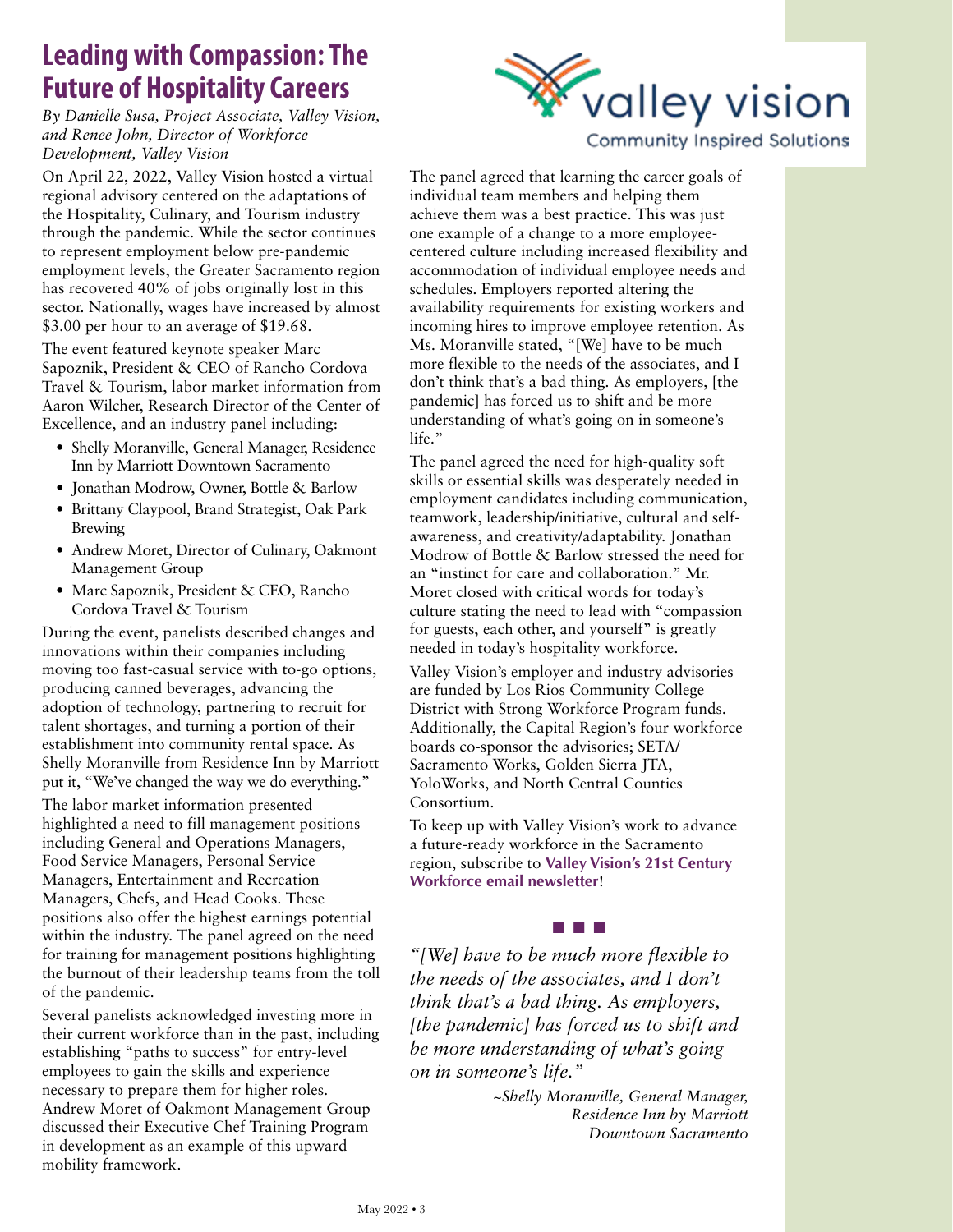#### **SPONSORSHIP OPPORTUNITIES**

Participation and sponsorship at the Sacramento Hospitality Bowl-O-Rama offers you:

- Visibility for your company or property;
- An opportunity to meet and build relationships with colleagues, clients and vendors from the hospitality and meetings industry in a relaxed atmosphere; and
- An effective method of supporting educational projects for local students pursuing hospitality, culinary, tourism or management careers.

Sign up now for a sponsorship opportunity. Each sponsoring company will be provided with a sponsor sign and receive recognition at the awards reception after the tournament and in the hotel association newsletter.

Please note that sponsorship fees do not include bowling team registration fees. If you have questions about sponsorship opportunities, please contact SHA staff at **[info@](mailto:info@sacramentohotelassociation.com) [sacramentohotelassociation.com](mailto:info@sacramentohotelassociation.com)**.

#### **RAFFLE PRIZES**

Prizes Welcome—Complete the prize donation form to submit a gift certificate, amenity, gift basket or hotel stay for the raffle drawings. Funds go toward scholarships for local college and university students.

We look forward to seeing you June 13 at the first annual Sacramento Hospitality Bowl-O-Rama at Punch Bowl Social. Register your six-person team **[online](https://sacramentohotelassociation.com/index.php/forms/bowlorama-tournament)** today!

**Friendly Tournament Play Finely Crafted Food Fundraiser for Scholarships** 

## BOWL-O-RAMA<br>Continued from page 1 **Latest Trends in the Hospitality Industry**

**COURTESY OF EHL INSIGHTS** 

What are the latest trends in the hospitality industry? It goes without saying that the pandemic and ensuing economic downturn have had a significant impact on hospitality throughout 2020 and 2021 — no doubt with lingering effects. Some innovative responses to this extraordinary situation like attempting to entice patrons back into food and beverage outlets and assure holiday-goers that it is indeed safe to enjoy a hotel stay, have accelerated existing hospitality industry trends and triggered lasting change.

Meanwhile, there has been a shift in society, partly due to changing values after the acute phase of the pandemic. While in 2020 and 2021, the popularity of staycations, hygiene protocols and contactless technologies — all now firmly embedded in the daily activities of hospitality businesses — has risen sharply, some new trends are emerging.

An increased consumer awareness of all things sustainable, purposeful and health and well-being has set new benchmarks for hospitality enterprises. EHL Insights presents the current trends in the hospitality industry of 2022.

The 10 trends that are shaping the hospitality industry in 2022

#### **1. BLEISURE TRAVELERS AND HOTEL WORK SPACES**

Working remotely has today become commonplace for many employees and is forecasted to become more than just a passing trend. This is a great opportunity for hotels and F&B venues to capitalize on the trend and adapt their offering to meet the needs and wants of this emerging segment; ample plug sockets, free high-speed WIFI and great coffee are good starting points.

#### **2. HOLISTIC HOSPITALITY, HEALTH AND WELL-BEING**

Preventative medicine and self-care are undisputedly trending right now due to the COVID pandemic. The wellness industry is transforming into a booming trillion dollar market and hospitality venues are well positioned to take a large piece of the pie, especially those with existing spa facilities.

#### **3. DIGITALIZED GUEST EXPERIENCES**

Apps are increasingly important in the way hoteliers manage the services they provide to their customers and can now control many aspects of the guest cycle and experience. Customer-facing services are being given an overhaul thanks to the more widespread use of technology-assisted options, such as mobile check-in, contactless payments, voice control and biometrics. These upgrades may be costly to install and maintain.

#### **4. PERSONALIZATION**

Today's guests have grown to expect to be recognized and treated as individuals. Data provides insight into past buying habits, enabling hotels to tailor their offers and promotions, and automatically provide similar services to previous stays. Technological platforms such as CRM and CEM use big data to create one-to-one interactions between the guest and the host at scale. AI-powered chatbots have proven to be a customer-service asset both during the booking process and in responding to recurring questions.

#### **5. EXPERIENCE ECONOMY AND ESSENTIALISM**

Customers request both extreme personalization and unique experiences. Travelers are decreasingly seeking lavish displays of wealth, preferring instead to spend wisely, purposefully and make a positive impact on the world. Unique experiences that give back to local communities in meaningful ways are in demand, as are niche properties, adventurous holidays and relaxation retreats. Continued on page 5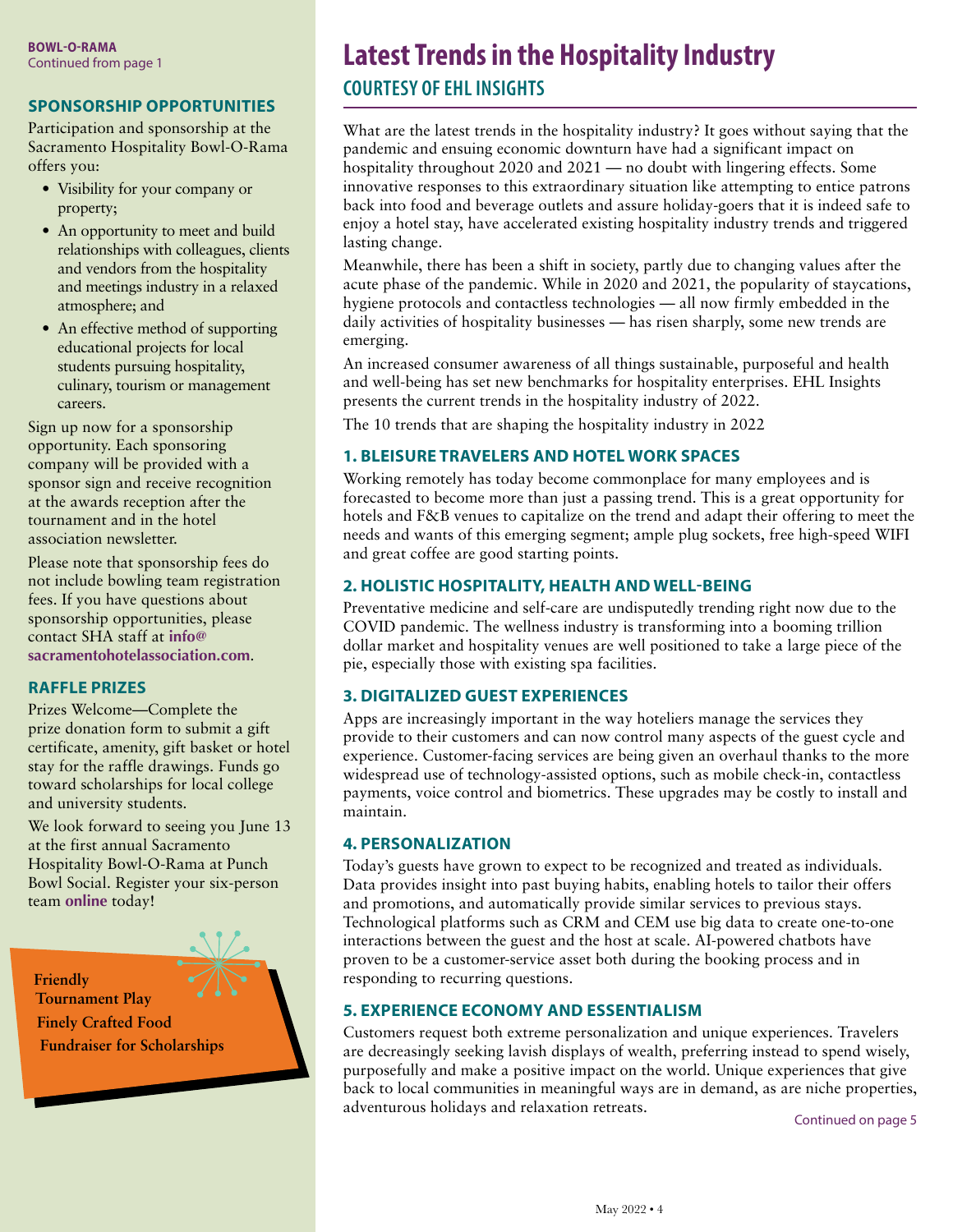#### **LATEST TRENDS IN THE HOSPITALITY INDUSTRY** Continued from page 4

#### **6. ASSET MANAGEMENT STRATEGY**

The asset-light approach has become prevalent in the industry. The separation between the management of operations and real-estate assets now allows hospitality companies to focus on their core business, thus improving efficiencies. It, however, induces additional complexity and potential agency problems, explaining the emergence of new types of jobs, such as asset managers. New job profiles have emerged following the increasing complexity of the hospitality industry. In parallel, the need for quantitative competencies (for forecasting, budgeting, etc.) has also increased.

#### **7. SOLO TRAVEL**

In the age of mindfulness, many have embraced the meditative value of spending time alone and venturing out into the big wide world unencumbered, interacting and making friends to whatever degree suits. In an effort to make solo travelers feel comfortable, barriers between hotel staff and guests are being lowered, interior design choices made to evoke a sense of homeliness and an informal atmosphere cultivated.

#### **8. SUSTAINABILITY**

A hospitality trend that is both current and a hallmark of recent years: "sustainability" once again assumes its position. A natural extension of avoiding disposable plastics, eliminating unnecessary paper consumption thanks to opt-in receipts and reducing food waste, more far-reaching ethical and environmental considerations are shaping decisions made at the hospitality management level.

#### **9. VIRTUAL AND AUGMENTED REALITY**

It seems only natural that businesses in the hospitality industry should seek to capitalize on features such as virtual tours, conjuring up a digital environment for consumers to picture themselves in. As ever, keeping the access threshold low is key to reaching as broad an audience as possible with virtual reality material: making content accessible on a variety of devices.

#### **10. TRAVELING LESS (AND STAYCATIONS)**

Travel restrictions in 2020 and 2021 have facilitated the rise of the staycation. Even with international travel opening back up, between airline price hikes, and the complicated bureaucracy involved in going abroad now, many deem foreign travel either too expensive for a big family vacation or not worth the hassle. In fact there is a multitude of reasons vacationers may also be choosing to stay closer to home, such as for environmental or budgeting reasons, with this year having seen a marked uptick in holidays spent more locally.

### **Best Companies to Work For in the U.S.**

As the hospitality industry emerges from one of the most challenging times in its history and the world returns to travel, several hotel groups have once again been recognized for their outstanding – and resilient – workplace cultures.

Great Place to Work (GPTW) and Fortune recently named the 2022 Best Companies to Work For in the U.S. As in previous years, Hilton is the highest ranked hospitality company to appear on the list.

#2 Hilton

- #23 Marriott International
- #44 Kimpton Hotels & Restaurants
- #70 Hyatt Hotels Corporation

### **Most Business Travelers Expect To Attend Conferences Within 6 Months**

A new survey released in early April by the U.S. Travel Association found that **[84% of business travelers](https://www.ustravel.org/press/survey-84-business-travelers-expect-attend-conferences-conventions-or-trade-shows-next-six)** expect to attend conferences, conventions or trade shows in the next six months. The newly developed Quarterly Business Travel Tracker also found the top reason for uncertainty about upcoming business travel was whether meetings and events would occur, followed by corporate policy restricting travel.

"The return of in-person meetings and events — and business travel in general — is a welcome sight after more than two years of pandemic-related uncertainty," said U.S. Travel Association President and CEO Roger Dow in the press release. "There is simply no substitute for a face-to-face meeting, which is proven to lead to more fruitful business opportunities and can help power an economic and jobs recovery in communities across America."

Please **[click here](https://www.ustravel.org/sites/default/files/2022-04/business_travel_tracker_2022q1_exec_summary_5apr2022.pdf)** to see the executive summary of the business traveler survey and quarterly Business Travel Index.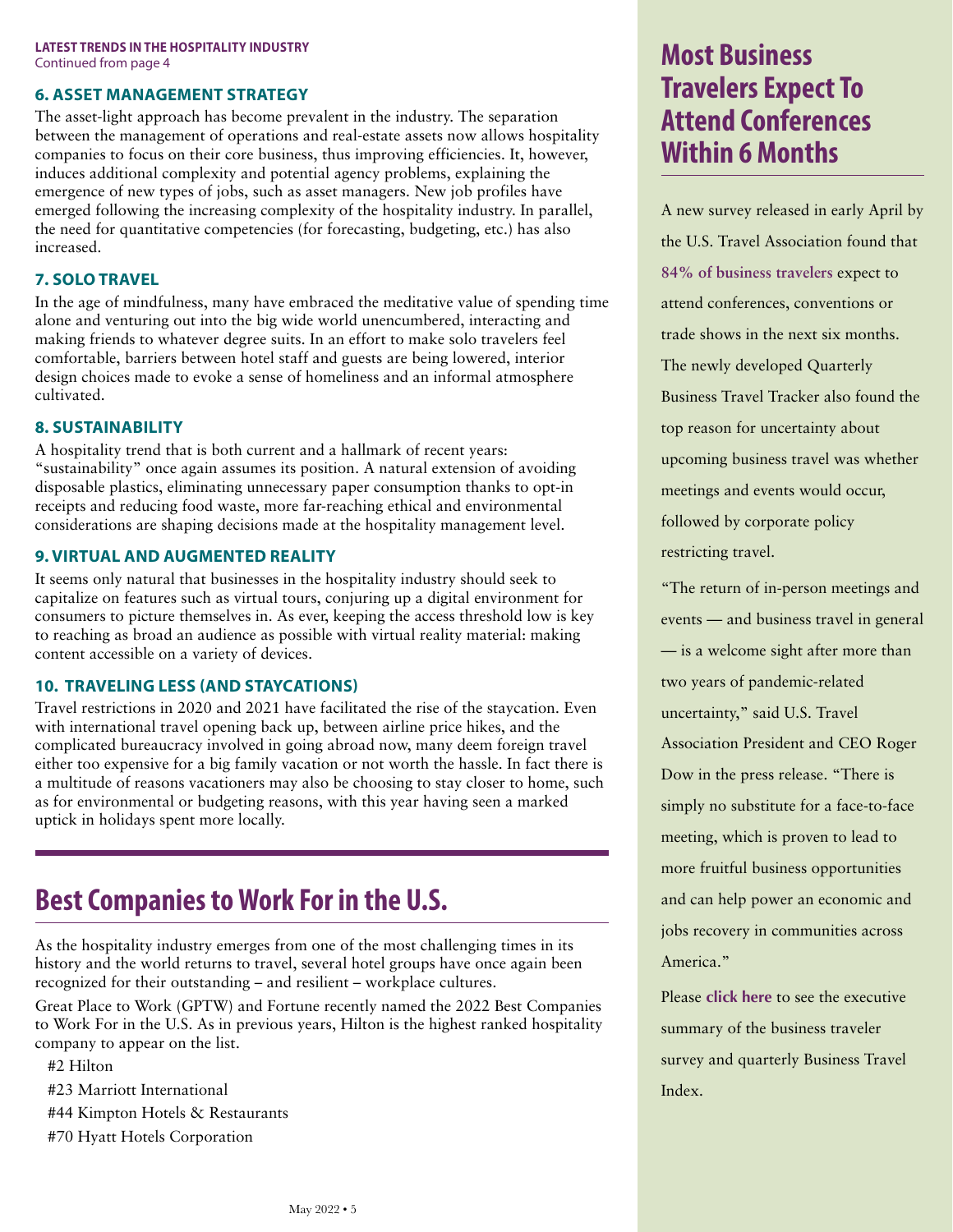### **Higher Food Costs, Supply-Chain Disruption Turn Up Heat on Hotel Kitchens LEAD TIMES AND AVAILABILITY ADD FRUSTRATIONS**

#### *By Bryan Wroten, Hotel News Now, April 22, 2022 (edited for space)*

The combination of supply chain disruptions and overall inflation have hit the U.S. hotel industry hard, particularly in food and beverage operations, where profit margins have traditionally been thin.

As more people return to travel and expect great dining experiences, hoteliers have once again had to adapt to growing demand while they work through higher prices on food and kitchen equipment as well as less availability and longer lead times.

#### **PRICY INGREDIENTS**

Everyone is fighting inflation and trying to control rising costs, said Marcus Marshall, Vice President of Restaurants and Bars at Hospitality



Ventures Management Group. The company works through its distributors and suppliers, constantly reviewing price increases. The higher costs usually come from beef, poultry and dairy, but they're also seeing higher costs for disposables, such as napkins and paper towels manufactured in China.

The prices for alcohol have been less volatile given the regulations and state taxes at play, he said. It's been a wine-buyer's market for years now, as there's no scarcity.

The cost of food items has leveled off recently, and they're more available now than they were this time last year, he said. It's mainly been a matter of getting the product and responding to price increases to keep margins where they need to be in balance with guest demand. They've had to raise prices on various dishes, up to 7% in some cases, and the guests haven't hesitated to pay.

Raw food prices have inched up, said Angela Harrington, president and CEO of Catalyst Project Management and owner of Hotel Grinnell in Grinnell, Iowa, and the Highlander Hotel in Iowa City. The fresher items, particularly fruits, have proven more problematic given droughts in California and the cost of gas to deliver them.

The increase in both costs and time for delivery has been an ongoing challenge, but Aimbridge Hospitality's procurement program has a person dedicated to its food and beverage operations to prevent problems from arising, said Elie Khoury, executive vice president of operations at Aimbridge.

"We have eyes on what is available to us, and we work with our food distribution companies to make sure we're able to design and write recipes for menu items that have availability at, I don't want to say attractive prices, but very reasonable prices," he said.

Having that dedicated person has been helpful in making sure Aimbridge's hotels can either get what they need or adapt as necessary, he said. That may mean having to rethink how hotels line up their kitchens or their menus.

Distribution itself has been a challenge over the last year and a half, he said. Although it's getting better, the company has been paying between 7% to 10% more in goods today than ever before.

Continued on page 7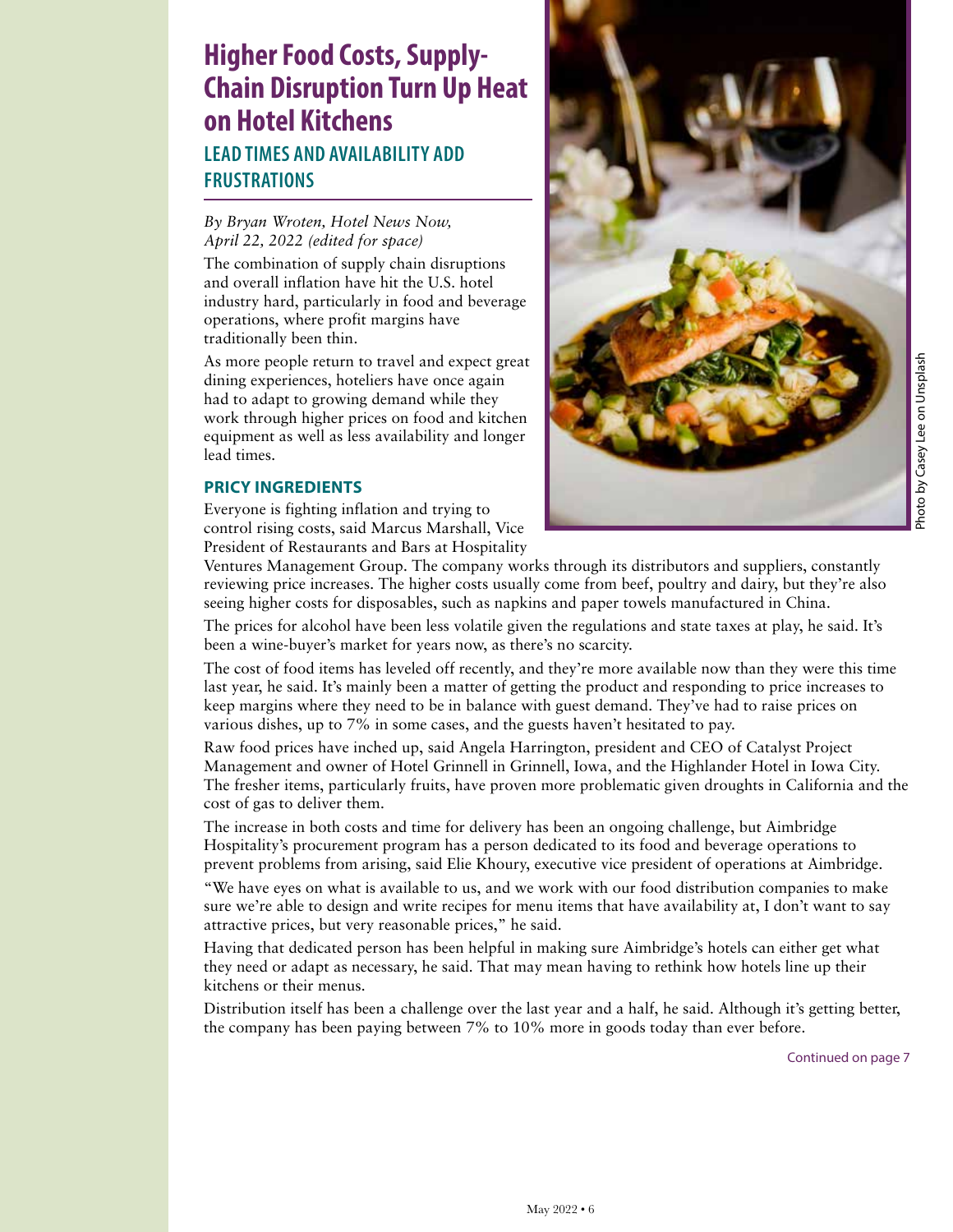### **HIGHER FOOD COSTS, SUPPLY-CHAIN DISRUPTION TURN UP HEAT ON HOTEL KITCHENS** Continued from page 6 **America's Best**

#### **ADAPTING MENUS**

One of the ways HVMG's hotels have managed these challenges is by no longer having a set menu, Marshall said. They are printing menus in-house to be flexible as certain types of food become more expensive or less available.

When certain foods became harder to get, such as chicken wings for a while, they just took the dishes off the menus. Other times, when rib-eye steaks cost too much, they switched over to New York strip steaks.

Some properties are having to make changes on a weekly basis while others are doing it less frequently, he said.

For a smaller operator, changing menus frequently is a debacle, Harrington said. Beyond the printing up of new menus, it's difficult to quickly retrain kitchen staff on new dishes.

When a food item is too expensive or unavailable, they no longer offer it or improvise and make sure the guest understands what is going on, she said. For certain foods, such as pastries, it's not something they can do on their own and it's not cost effective to try to source that locally.

#### **BEYOND INGREDIENTS**

Marshall said he bought an oven for a hotel's kitchen in 2019 for about \$12,500. It's similar to the kind used at Starbucks that makes food hot and crispy quickly, he said.

Recently another owner wanted the same oven for another property, he said. In roughly three years, the oven jumped in price to more than \$22,000 and has a 16-week lead time. Thinking there was a possible misunderstanding of the price with the distributor, he called the direct manufacturer. "They verified, actually, their list price was higher than what I was being offered," he said. "They said they were backlogged for the same reasons that everybody is: the supply chain, labor shortage and wage increases."

With that information, Marshall said he had to go back to the hotel owner to talk about their options.

"The math is different now," he said.

Aimbridge's procurement team has also helped prevent problems when buying kitchen equipment, Khoury said. If they ran into trouble finding stoves, ovens or other items, they would know before committing to a hotel owner a certain level of equipment and delivery time.

"Delivery time is the biggest issue right now for us, everything is taking longer," he said.

Harrington bought the Highlander Hotel 10 weeks before the coronavirus pandemic started, so while everything she ordered to update the hotel came in at pre-pandemic pricing, the wait took weeks to months for the most basic items. In some cases, it took as long as 18 months.

What worries her most about inflation isn't the cost of the food her hotels serve; it's how inflation is affecting her employees. She's already paying about 30% more than others in the market.

"It is very important to me to make sure that every single team member is paid a living wage or more," she said. "It's important to me that they don't just survive working for my hotels, that they thrive."

Inflation affects her ability to take care of her teams, and if they don't have enough to make ends meet, that creates a problem at home and at the hotels, Harrington said.

## **Employers for Diversity**

Over the past two years, the focus on racial disparities has put a spotlight on several industries. The impact of COVID-19 on the lives and livelihoods of Black families has raised questions about healthcare equity. The economic fallout for Black workers and Black-owned businesses has once again illustrated the need for financial inclusion and access to capital. Meanwhile, remote learning has turned attention to the disparities in resources and academic outcomes for students in underserved communities.

It was against this backdrop that Forbes partnered with market research company Statista to compile its annual list of America's Best Employers for Diversity.

To determine the ranking, Statista surveyed 60,000 Americans working for businesses with at least 1,000 employees and pinpointed the companies they identified as most dedicated to diversity, equity and inclusion. Survey participants were asked to rate their organizations on criteria such as age, gender, ethnicity, disability and sexual orientation equality, as well as that of general diversity. Statista then asked respondents belonging to underrepresented groups to nominate organizations other than their own.

The hospitality companies on the list of 500 companies include:

#75 Marriott International

#112 Hard Rock International

#193 Hershey Entertainment and Resorts

#201 Hilton

#355 Wynn Resorts

#432 Hyatt Hotels

#471 Wyndham Hotels & Resorts

#479 Choctaw Casinos & Resorts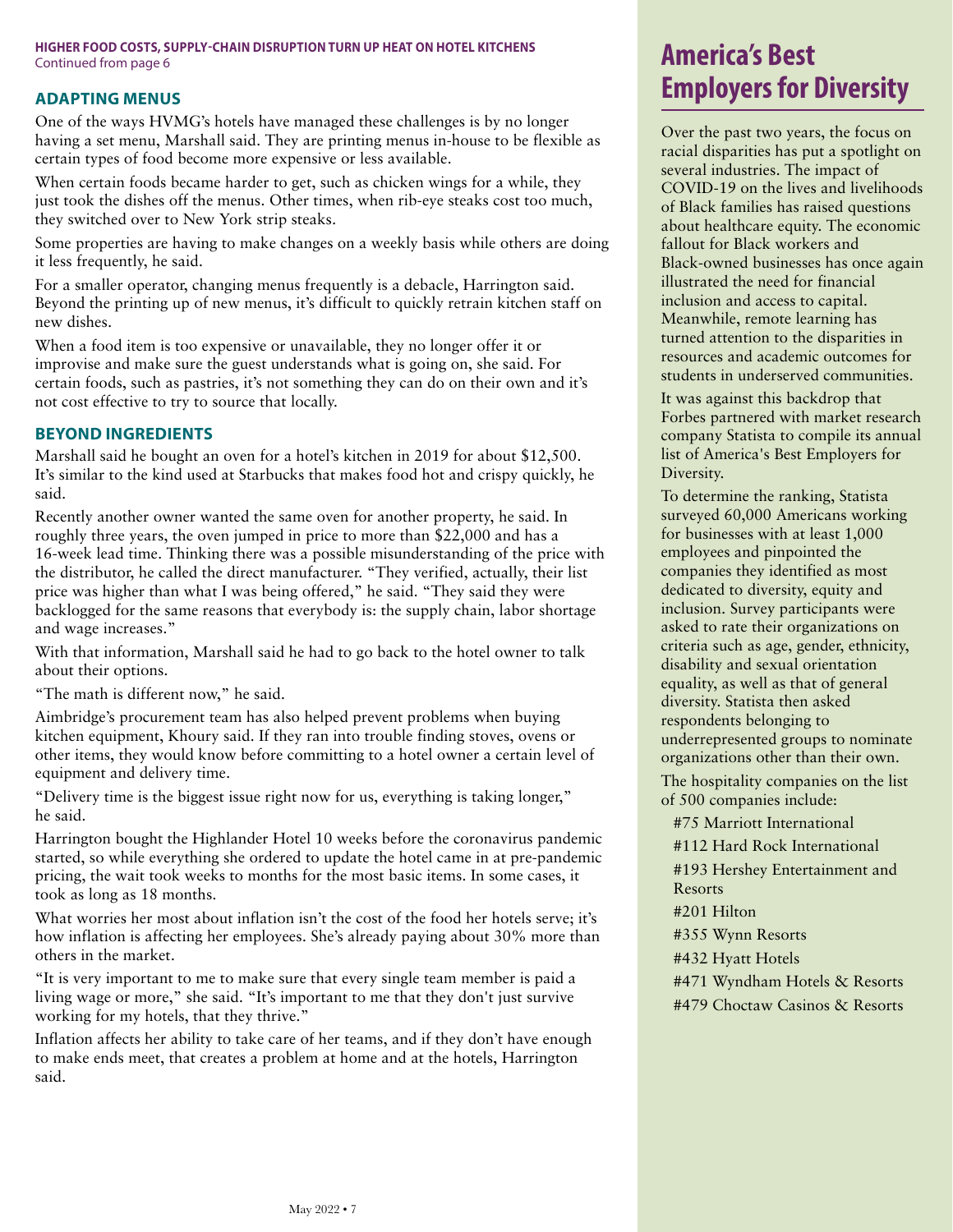### **Best Places to Work for LGBTQ+ Equality 2022**

Human Rights Campaign Foundation's Corporate Equality Index (CEI) is the national benchmarking tool on corporate policies, practices and benefits pertinent to lesbian, gay, bisexual, transgender and queer employees.

The Human Rights Campaign Foundation recognized the 842 businesses that met all the criteria to earn a 100 percent rating and the designation of being a 2022 "Best Place to Work for LGBTQ+ Equality."

Top-rated CEI employers come from nearly every industry and region of the United States. To earn top ratings, these employers took concrete steps to establish and implement comprehensive policies, benefits and practices that ensure greater equity for LGBTQ+ workers and their families.

The hotel groups recognized as being a 2022 "Best Place to Work for LGBTQ+ Equality" included (in alphabetical order):

- Hilton
- Hyatt Hotels Corporation
- IHG Hotels & Resorts
- Kimpton Hotel & Restaurant Group LLC
- Marriott International Inc.
- MGM Resorts International
- Radisson Hospitality, Inc
- Wyndham Hotels & Resorts Inc.



### **Couples Aren't Scaling Back on Hotel Weddings Despite Inflation**

**WEDDING DEMAND AT SOME HOTELS MATCHES PRE-PANDEMIC LEVELS** 

#### *By Dana Miller, Hotel News Now, March 4, 2022 (edited for space)*

The pace of wedding bookings across hotels in the U.S. hasn't slowed this year despite rising inflation or possible lingering COVID-19 concerns.

Over the past two years, couples put their celebrations on hold, either rescheduling multiple times or canceling outright as the delta and omicron variants spiked. Now, inflation is creeping higher.

The annual inflation rate in the U.S. increased to 7.5% in January, the highest it's been since February of 1982 and surpassing market forecasts of 7.3%, "as soaring energy costs, labor shortages and supply disruptions coupled with strong demand weigh," the U.S. Bureau of Labor Statistics notes.

However, Matthew Wheeler, Area General Manager of Topnotch Resort in Vermont and High Peaks Resort in New York, said couples aren't necessarily scaling back on wedding celebrations now because of inflation concerns.

"When we start worrying about inflation or people tightening their belts, I always remind myself that it impacts the entire column; everything either shifts down or it shifts up," he said. "They may select a different kind of venue but they're still going to get married, they're still going to have a party, they're still going to invite people and eat and drink. It's ultimately understanding what clients are really looking for early on in conversation."

#### **SIZE AND VOLUME OF WEDDING BOOKINGS**

Jeannie Green, Corporate Director of Sales and Catering at Kessler Collection, said demand for weddings at her hotels is matching what the demand was pre-pandemic. On average, the 12 hotels across the portfolio would each host 25 weddings per year, with most occurring during the summer months, she said.

Many couples pushed the date of their weddings back to this year, and the omicron variant that emerged in late 2021 hasn't caused further setbacks.

Photo by Olivia Bauso on Unsplash

Photo by Olivia Bauso on Unsplash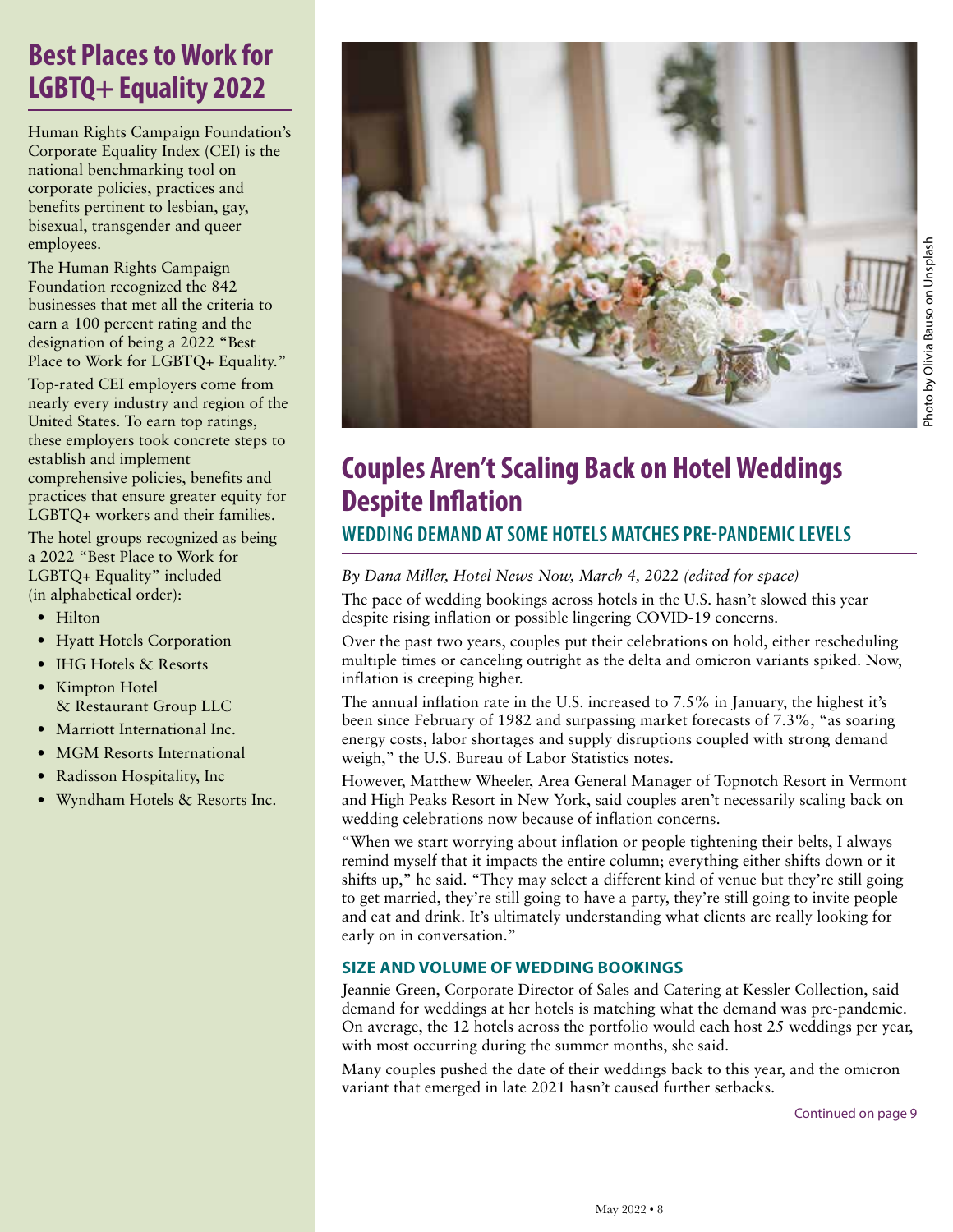#### **INFLATION ISN'T STOPPING COUPLES EITHER.**

"I did present that question to my team, and they are not seeing that [as a barrier]," Green said.

Not only is the pace of wedding bookings stabilizing, the size is, too, she added. The standard sizes range from 100 to 200 guests. "Between their guest list and their spend, we're back to pre-pandemic," Green said, adding that hotel weddings have begun stabilizing since the fourth quarter of 2021.

"In our higher-demand, transient leisure markets, we are capping group at around 20% to 25% on peak-season weekends, offering 10-room courtesy blocks to weddings," said Brittney Jones, VP of Sales, Marketing and Revenue Management at development, investment and management company Raines.

And even more so than in 2019, people are calling to ask for extra room blocks, ranging from five to 10 rooms, she said. "We've been able to push rate even further for this second block, and [guests] aren't questioning it whatsoever. We're not seeing pushback, they're just taking what they can get," Jones added.

#### **BOOKING WINDOW**

Wheeler said his team typically will book weddings at his two properties 12 to 18 months out. How it differs this year is not necessarily that guests are booking further out but it's that they're booking faster.

Jones said the booking has changed since pre-pandemic at her hotels. In 2018 and 2019, the window was as far out as 12 to 24 months. Now, that's shifted back. "We're really seeing bookings that are in the year for the year. I think people are a little nervous booking too far out," she said. "Our average lead time today, and since 2021, has been about six months ... but we've even seen a lead time of as little as three months."

Leads for weddings this fall are coming in quickly at her properties and some are booking on Thursdays, Fridays and Sundays because Saturdays are completely booked, depending on the property. Some couples are even pushing out to spring of 2023 at this point, she said.

#### **ANCILLARY PRIORITIES**

The three biggest priorities for couples this year for their celebrations are bar options, floral arrangements and music, instead of being laser-focused on the sit-down dinner, Wheeler said.

Couples want to make a statement with floral, he said, such as creating ceiling installations over dance floors. And almost all couples booking at his properties are putting a lot of money into big bands or DJs.

Green said couples booking at her properties aren't scaling back on food and beverage, and they're not asking for discounts either.

#### **SUPPLY CHAIN**

In terms of supply-chain issues, Wheeler said his teams fought hard early on in the wedding season.

"We knew that was coming. We had to be flexible with menu pricing and also be upfront with clients who may not be aware of what the supply-chain issues are," he said.

#### **KEEPING COVID-19 IN MIND**

Despite COVID-19 guidelines across the U.S. relaxing, couples hosting weddings are still cognizant of the risks, Green said. Some couples might opt to have a basket of more decorative face masks waiting for guests upon their arrival.

"We do share our standards or guidelines that we are following at our hotels. Social distancing, we encourage; however, there is no longer that mandate ... it is back up to standard table seating," she added.

### **Service Training Program Act NEW LAW GOES INTO EFFECT JULY 1, 2022**

A new Responsible Beverage Service (RBS) law will take effect July 1, 2022, and will impact hotel restaurants and bars and other related establishments.

AB 1221 mandates that every alcohol server and their managers be trained in Responsible Beverage Service, pass an Alcoholic Beverage Control (ABC) exam, and get certified by ABC by August 31, 2022, or within 60 days of their first day of employment.

#### **JULY 1, 2022**

AB 1221 (Responsible Beverage Service Training Program Act) goes into effect. Responsible Beverage Service (RBS) training for alcohol servers and the managers of alcohol servers for ABC On-Premises licensed establishments becomes mandatory. ABC On-Premises Licensees have 60 days from July 1, 2022, to have their staff trained and certified by an approved RBS training provider. This includes the successful completion of an ABC administered RBS exam. For new employees, they must be certified within 60 days of their first day of employment.

#### **SEPTEMBER 1, 2022**

Enforcement of AB 1221 may begin. For more information about the Responsible Beverage Service (RBS) Training Program, visit these websites:

**[https://www.abc.ca.gov/](https://www.abc.ca.gov/
education/rbs/) [education/rbs/](https://www.abc.ca.gov/
education/rbs/)**

#### **<https://abcbiz.abc.ca.gov/>**

If you have any specific questions about the training program, please email Alcoholic Beverage Control (ABC) staff at **[rbstp@abc.ca.gov](mailto:rbstp@abc.ca.gov)**.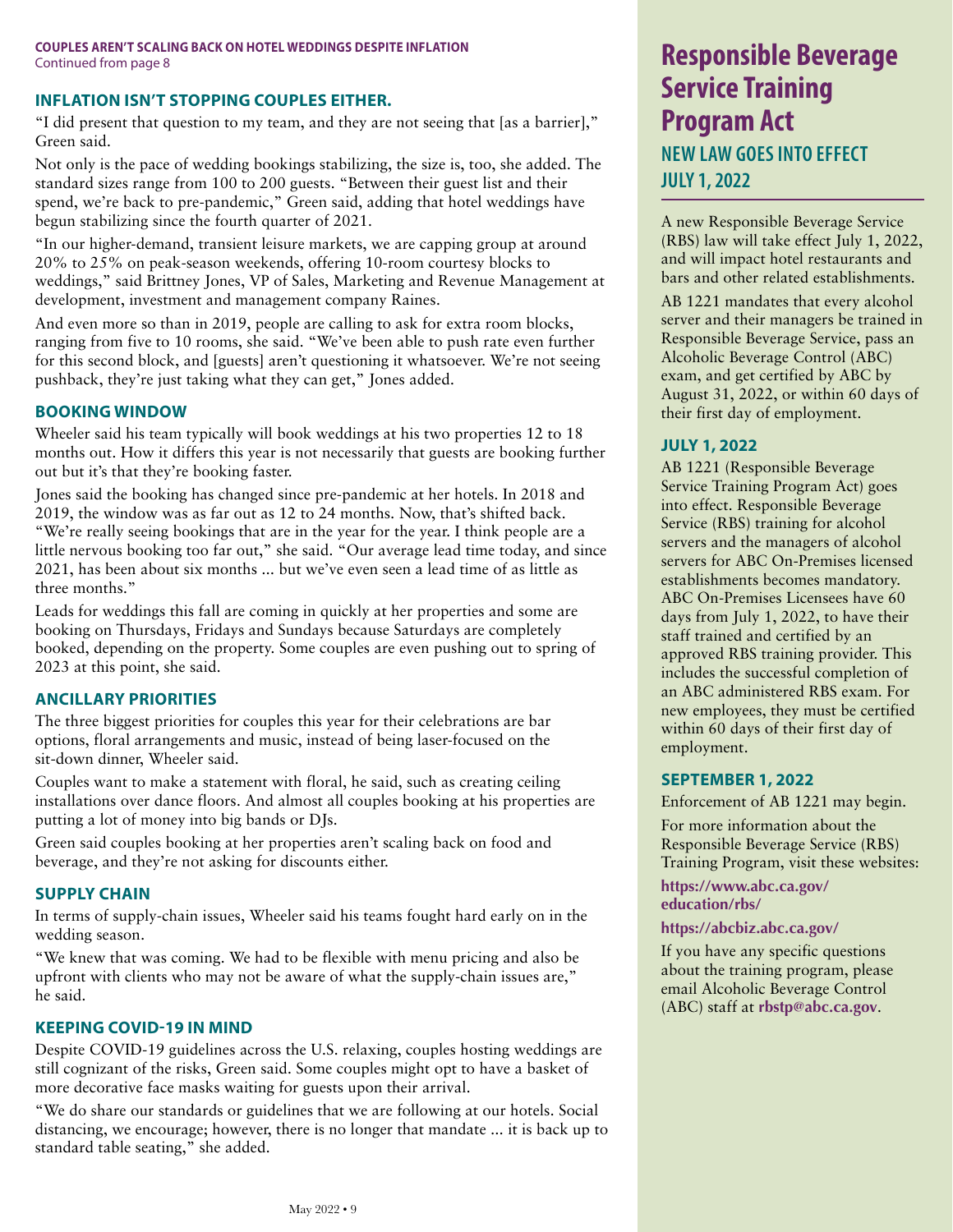### **CBRE Forecasts Continued Hotel Recovery in 2022 Despite Increasing Risks**

**A STRONG EMPLOYMENT OUTLOOK AND THE RETURN TO OFFICE MAY BE PARTIALLY OFFSET BY INFLATIONARY PRESSURES AND GEOPOLITICAL RISKS**

CBRE Hotels Research has raised its forecast for 2022 average daily rate (ADR), Occupancy and Revenue per available room (RevPAR) to reflect the stronger-than-expected fundamental performance in the fourth quarter. Other factors contributing to the improvement include below-average supply growth, strong domestic leisure trends, the resumption of inbound international travel and a predicted return to office later this year. CBRE made the changes despite heightened uncertainty and increasingly limited visibility due to geopolitical risks and inflationary pressure.

CBRE now forecasts RevPAR to reach 2019 nominal levels by Q3 2022 under CBRE's base case scenario, rather than in Q3 2023, as previously forecasted.

RevPAR in May 2022 exceeded 2019's levels for the first time since the pandemic began. This strength has not held into this year's first quarter. January saw a pullback, with RevPAR coming in 21.7 percent below 2019, and year-to-date trends have remained somewhat muted. The pullback is likely due to the shift from the leisurecentric holiday season to the businessdriven first quarter along with heightened geopolitical and inflation risks.

According to CBRE Hotels Research's May 2022 edition of its Hotel Horizons report, ADR reached 2019 nominal levels in last year's third quarter. CBRE expects that ADR will once again exceed 2019's levels following a pause this quarter. Higher rates will be driven by a recovery in higher-rated, inbound international travel, the resumption of more

Continued on page 11

### **Women Gain Slight Leadership Ground in Hotel Companies**

*By Linda Fox, February 1, 2022*

*Courtesy of PhocusWire/Phocuswright/Northstar Travel Media LLC*

Women in leadership roles within hotel companies are increasing, according to a report.

Non-profit organization the **[Castell Project](https://www.castellproject.org/castell-research)** says that although leadership roles - CEO, president, founder - remain skewed toward men, women are now in one top position for every 10.3 that men occupy.

This compares to 2019 when it was one woman in a leadership role compared to 11.2 men, the 2022 Women in Hospitality Industry Leadership report found.

Peggy Berg, chair at the Castell Project, says: "As the hospitality industry rebuilds the jobs it has lost since the start of the pandemic, developing career opportunities for women and minorities is even more vital in the hotel sector.

"This report tracks progress and we are seeing more women in senior executive roles, successfully advancing every aspect of their companies.

"There are more women on the podium, building their own careers and inspiring others. There are more women owners, including women of color. Recognition of the value and importance of diverse leadership is now widespread, so we expect these trends to accelerate."

Castell also says that its mission of seeing one-in-every three seats at the top occupied by women is getting closer to completion, with 3.4 male chiefs now for each woman in hotel companies.

While women mostly occupy human resources roles, there is now representation in chief marketing, chief revenue and chief sustainability roles.

Despite the slight gain for women representation in leadership, however, the report points to McKinsey & Company research that says **[about a third of women have](https://www.phocuswire.com/women-leaders-experiencing-burnout-work-going-unrecognized)  [considered leaving the workforce](https://www.phocuswire.com/women-leaders-experiencing-burnout-work-going-unrecognized)** or taking a lesser role in the past year.

This compares with about 25% in the first few months of the pandemic.

The findings are supported by Phocuswright research revealing that **[the crisis](https://www.phocuswire.com/travel-organizations-falling-behind-on-diversity-and-leadership-initiatives)  [disproportionately impacted women in the workforce](https://www.phocuswire.com/travel-organizations-falling-behind-on-diversity-and-leadership-initiatives)**, and the time taken to close the gender pay gap has increased by a generation.

The Phocuswright Gender Equity 2021 study also revealed that 46% of men rate the travel industry as good or excellent with respect to gender equity for career development and management opportunities compared to 26% of women.

A further report published recently revealed **[a gender diversity gap at the top of](https://www.phocuswire.com/Report-reveals-poor-gender-diversity-top-travel-technology)  [travel technology](https://www.phocuswire.com/Report-reveals-poor-gender-diversity-top-travel-technology)** companies with only 12.5% of the top 350 companies led by a woman.

### **New Member**

#### **SpringHill Suites by Marriott West Sacramento**

3455 Reed Avenue West Sacramento, CA 95605 (916) 873-8222

**[www.marriott.com/hotels/travel/sacsw-springhill-suites-west-sacramento/](https://www.marriott.com/hotels/travel/sacsw-springhill-suites-west-sacramento/)**

97 Guest Rooms

**Marilou Will, General Manager Terry Stewart, Assistant General Manager Suman Chand, Front Office Manager**